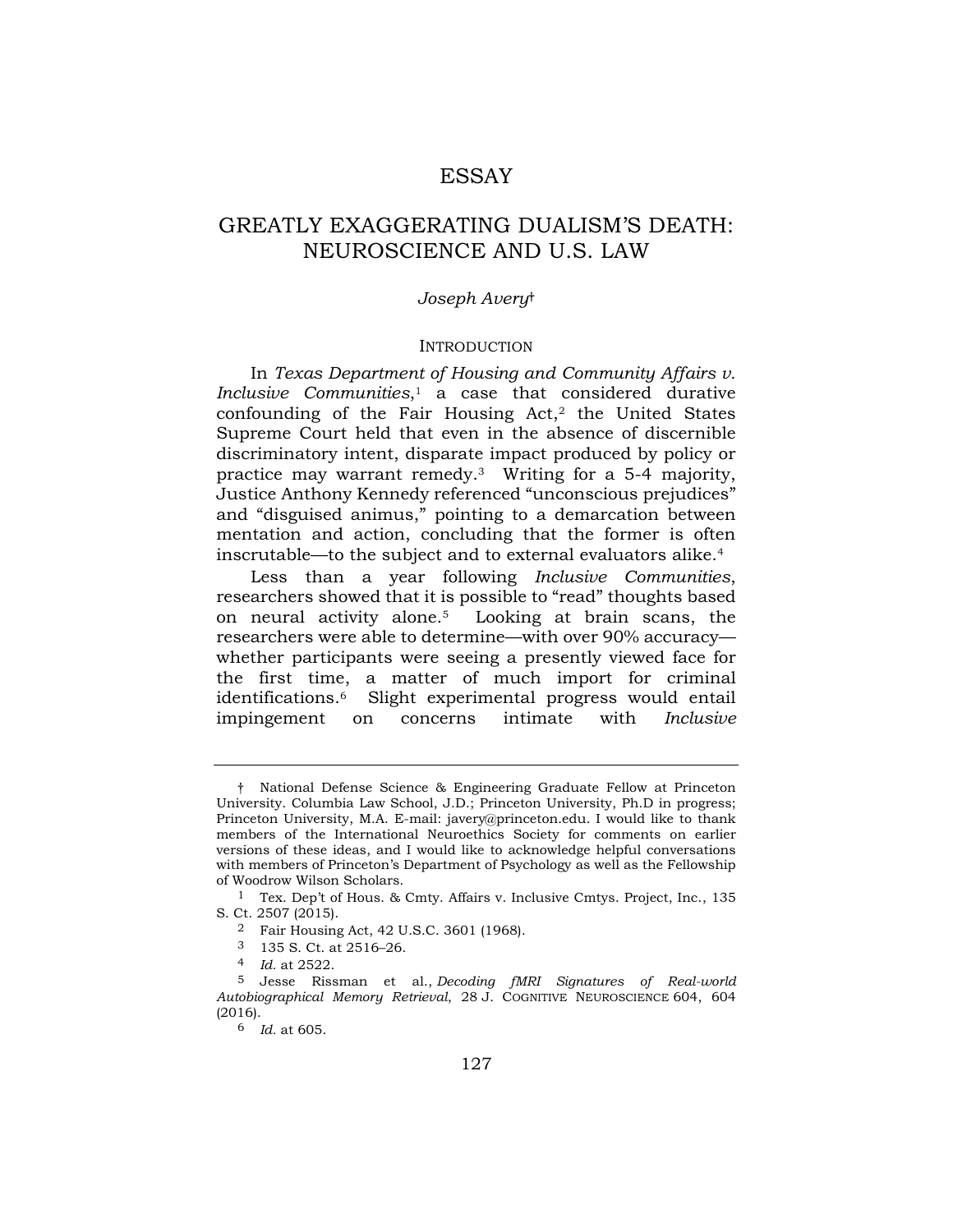don't look to disparate impact, a test that is both over-inclusive *Communities*: if there is a question of discriminatory intent, (non-discriminatory policies and practices, by statistical variance alone, will occasionally have disparate impact) and under-inclusive (many discriminatory actors may act ineffectually). Look instead to neural activity, where proof of intent, and not just evidence, is located. Mind and body, the theory goes, are one.

 criminal law, most convictions require both *actus reus*  different than the world we see and touch, and it is unclear physical world. Indeed, dualism in U.S. law is as old as the U.S. courts have long cordoned off mind from body. In (literally, "guilty act") and *mens rea* ("guilty mind"). Similar distinctions have been made in rulings concerning compulsion and in the realm of tortious harms. The idea undergirding such distinctions arguably is one of mind-body dualism: that the mental and the physical, while equally real, are not able to be assimilated.7 In other words, our thoughts are rather whether our thoughts are—or even can be—part of that U.S. legal system itself.8

 neuroscience have led to concerns that we are at grave risk of Recent advances in neuroscience have influenced thinking on dualism and are precipitating changes in legal scholarship and jurisprudence.9 It has been argued that the distinction between mind and body is fallacious<sup>10</sup> and that dualist notions in the law are obsolete.<sup>11</sup> In addition, these advances in privacy invasions and other rights [violations.12](https://violations.12)

 philosophical meaning. Part II extends the discussion to dualism as glimpsed in U.S. jurisprudence. Part III discusses particular, the ramifications for dualism in the law and for Part IV explicates In Part I, this Essay examines dualism and its advances in neuroscience and what they mean for U.S. law. In matters of privacy are discussed. philosophical reasons for continuing the dualism legal doctrine. In Part V, it is argued that both the dualist landscape and neuroscientific advances have been poorly understood.

 7 *See generally* Dov Fox & Alex Stein, *Dualism and Doctrine*, 90 IND. L.J. 975 (2015) (providing an overview of mind-body dualism in U.S. law).

<sup>8</sup> *Id.* 

<sup>9</sup> Martha J. Farah, *Neuroethics: The Practical and the Philosophical*, 9 TRENDS IN COGNITIVE SCI. 34, 38–39 (2005).

<sup>10</sup> *See id.* 

<sup>11</sup> Fox & Stein, *supra* note 7, at 975.

 12 *See, e.g.*, Nita A. Farahany, *Incriminating Thoughts*, 64 STAN. L. REV. 351, 353 (2012).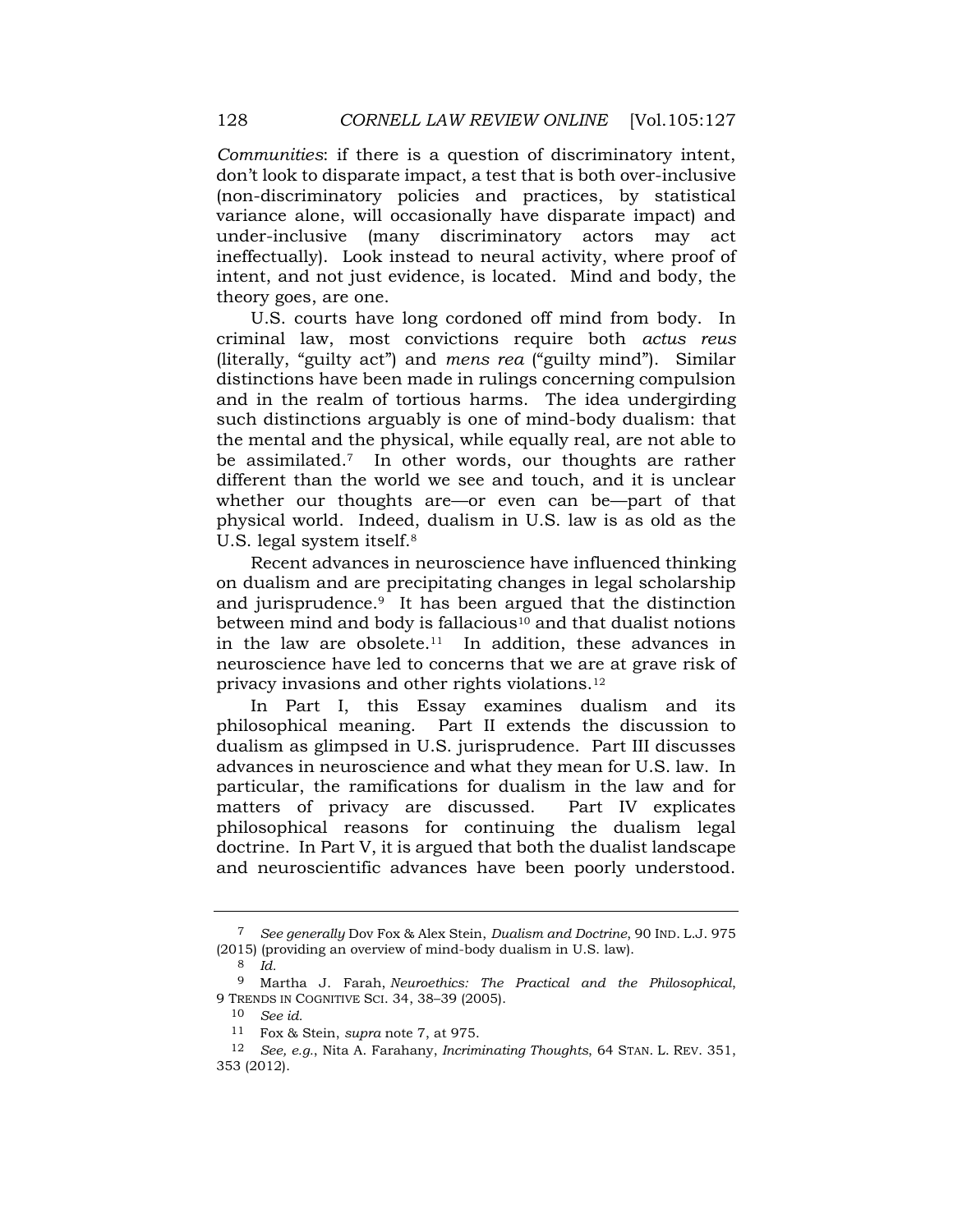technology is less threatening than what has been widely Brain scans do not yield proof but rather new forms of evidence. As a result, the gains from neuroscience are less significant than what has been widely surmised. Equally important, the potential for misuse of neuroscientific becried. The Essay concludes with implications for U.S. law in the near future.

I

## PHILOSOPHICAL DUALISM

 have been party to the formulation of dualist notions. What is but struggle to place into physical space. In contrast with The idea that there are physical bodies is an obvious one, perhaps too obvious to be called an intuition. We see bodies, touch them, hear them as they move and speak. For much of human history, this intuition has been used as a baseline from which to venture towards something non-physical. Religions, varieties of philosophical worldviews, use of hallucinogens—all the non-physical stuff? Perhaps it is something like mind consciousness and thought—with which we are acquainted materialists (mental states are physical states) and idealists (physical states are mental states), dualists posit that the mental and the physical are equally real and not assimilable.

 entire life in a black and white room containing only a black managed to learn all there is to know about what goes on at She knows how color stimulates the retina and how it is white room and sees color for the first time, will she learn anything new? "It seems just obvious that she will learn In philosopher Frank Jackson's famous *gedankenexperiment*,13 a person named Mary has spent her and white TV. In spite of these visual limitations, Mary has the neurobiological level when someone sees a colored object. processed by the central nervous system. Thus, we are led to the key question: when Mary does finally leave the black and something about the world and our visual experience of it.]" Professor Jackson writes, $14$  with the implication that there are truths beyond physicalism.

This idea is ancient. Dualism dates from before Plato's *Phaedo*, which provided a robust, early [account.15](https://account.15) In

 [hereinafter *Epiphenomenal Qualia*]. *See also* Frank Jackson, *What Mary Didn't Know*, 83 J. PHIL. 291 (1986) (providing additional analysis of the 13 Frank Jackson, *Epiphenomenal Qualia*, 32 PHIL. Q. 127, 130 (1982) *gedankenexperiment*).

<sup>14</sup> *Epiphenomenal Qualia, supra* note 13, at 130.

 15 PLATO, PHAEDO (David Gallop trans., Oxford Univ. Press 2009) (c. 360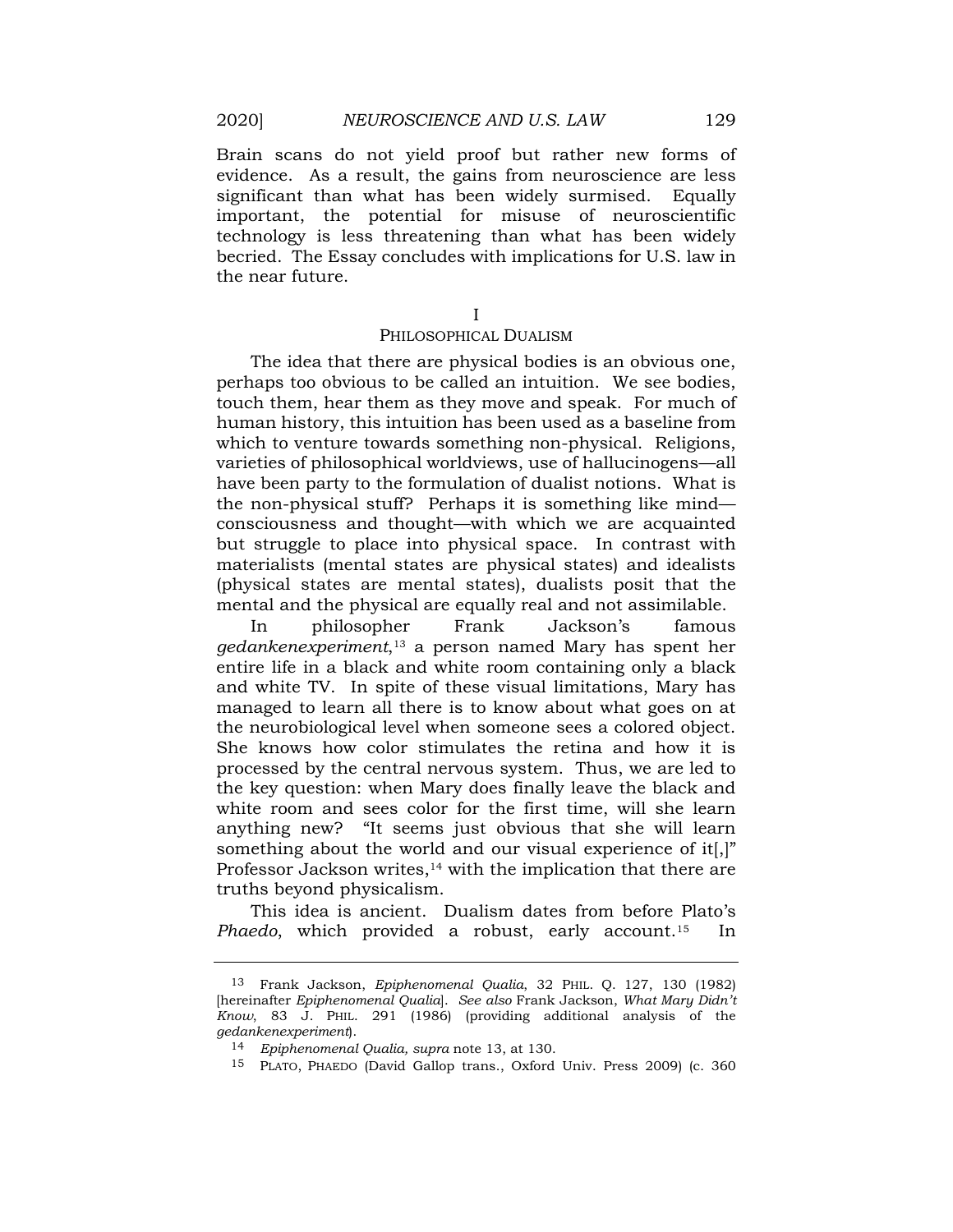*Meditations*, a lodestone text in dualism, Descartes argued that there are two kinds of substances: matter and mind.16 This conception of dualism, which is called "substance dualism" or "Cartesian dualism," is distinct from "property dualism." For property dualists, consciousness has a qualitative aspect that is above-and-beyond the states of the [brain.17](https://brain.17)

II

## DUALISM IN THE U.S. LEGAL SYSTEM

 responsibility, nor does it entail agency or free will, it is important to note the extent to which these concepts are often Dualism in the law is often conflated, rightly or wrongly, with discussions of folk psychology.<sup>18</sup> Professor Alces has argued that law often works from unscientific inferences made about others' minds; in particular, that others have unified seats of agency and free will.<sup>19</sup> Such free will is often intimately connected to moral responsibility, especially within criminal law. While dualism does not necessarily entail moral linked in discussions of their legal [import.20](https://import.20) 

 A thread of dualism can be traced through U.S. law. In protection is not absolute. In *Holt v. United States*, the be material."21 In *Schmerber v. California*, the Court explicitly not protected by the Fifth Amendment, thus "track[ing] the short, the law respects a mind-body distinction and honors privacy of mind. Dualist parsing is especially clear in the law of compulsion. While the Fifth Amendment to the U.S. Constitution protects individuals charged with criminal offenses from having to testify against themselves, the Supreme Court held that the Fifth Amendment does not permit "exclusion of [the defendant's] body as evidence when it may distinguished "real or physical evidence,"22 stating that it was

B.C.E.).

<sup>16</sup> RENÉ DESCARTES, MEDITATIONS ON FIRST PHILOSOPHY (John Cottingham trans., Cambridge Univ. Press 1996) (1641).

 17 DAVID CHALMERS, THE CONSCIOUS MIND: IN SEARCH OF A FUNDAMENTAL THEORY (1996).

 $a$ s 18 For an overview of folk psychology, s*ee* Ian Ravenscroft, *Folk Psychology as a Theory*, STAN. ENCYCLOPEDIA PHIL. (2016), <https://plato.stanford.edu/entries/folkpsych-theory>[[https://perma.cc/84P3-](https://perma.cc/84P3) UR2B].

 19 PETER A. ALCES, THE MORAL CONFLICT OF LAW AND NEUROSCIENCE 7, 9 (2018).

 20 *See*, *e.g., id.* at 33–35, 98, 113–14 (discussing the impact of neuroscience on understanding of dualism and free will).

<sup>21</sup> Holt v. United States, 218 U.S. 245, 253 (1910).

<sup>22</sup> Schmerber v. California, 384 U.S. 757, 764 (1966).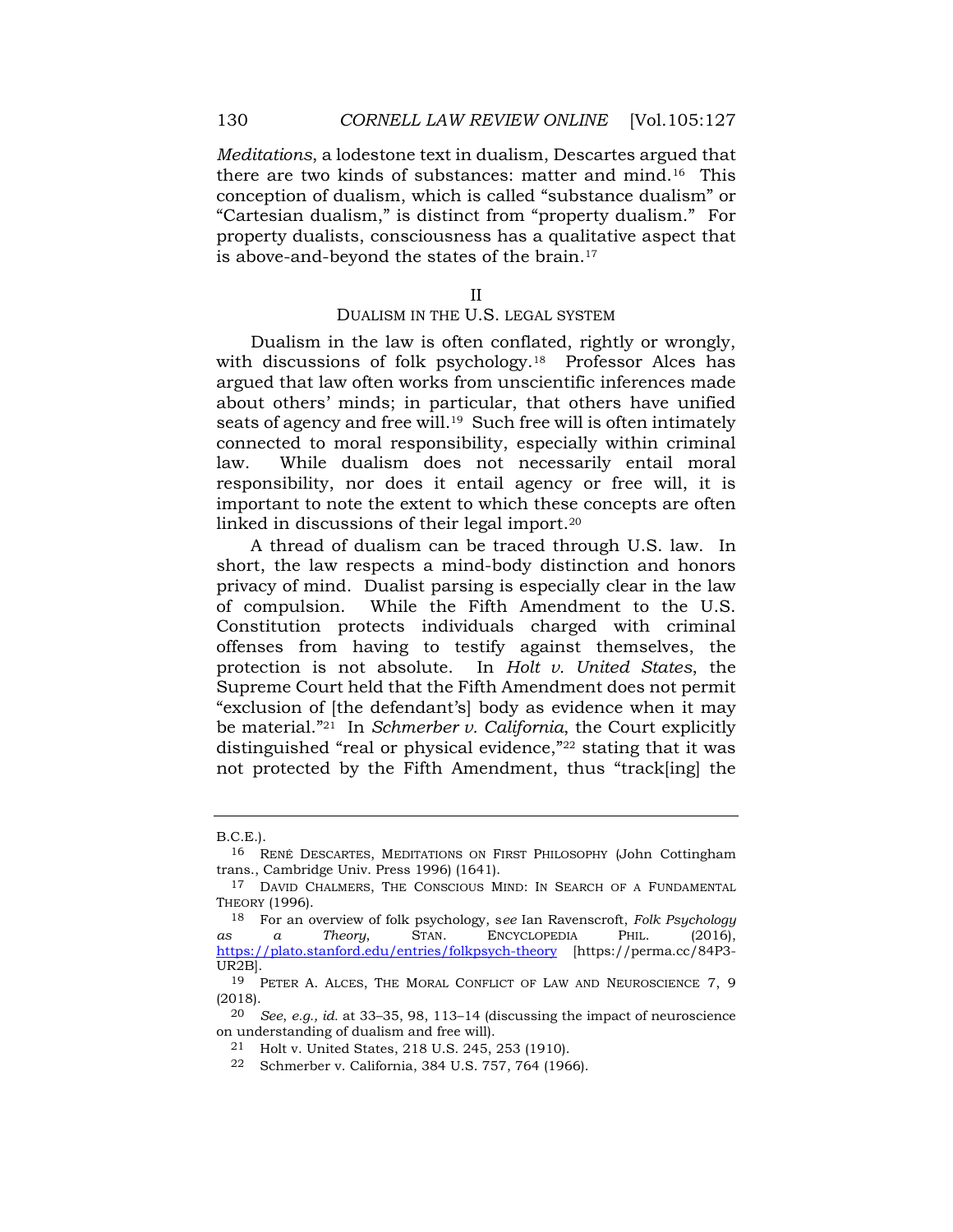dualism of mind and body by protecting exclusively mental and not physical processes."<sup>23</sup>

 affirmed the separateness and unknowability of mind: For most offenses, conviction requires both *actus reus* and *mens rea.* In *Sandstrom v. Montana*<sup>24</sup> the Supreme Court foreseeable and ordinary consequences of a defendant's actions cannot, in themselves, be conclusory of the defendant's state of mind. Behavior, the Court ruled, is simply evidence to be weighed by the jury in determining state of mind.

 The Court also has distinguished between mind and body as cigarettes. If one is aware of the health risks of a substance, manufacturer and not the individual be held responsible for mere neurobiology: "Brains do not smoke cigarettes; acting in the realm of tortious harms. Dualism has emerged in litigation surrounding addictive and harmful products, such but one shows signs of addiction to the substance, should the any resultant harm?25 David Wallace argued that the answer should be in the negative, as a person is something beyond people do . . . Law is about personhood, not biophysical function."26

 significant fear and worry. The Supreme Court found that the plaintiff was not entitled to compensation for such mental harm. The Court reasoned that emotional injuries, while just In *Metro-North v. Buckley*,<sup>27</sup> a railroad worker sued for emotional distress, alleging that asbestos exposure and the increased risk of developing a serious illness it caused led to as real as physical ones, are "far less susceptible to objective medical proof[.]"28 In other words, the mind is inscrutable in ways that the body is not.

 Courts do not generally conclude that what is not visible is not Some commentators have misunderstood the general approach to compensation for pain. As one scholar argued, "[T]he repeating mistake (in law, in culture, and to some extent still in medicine) is to conclude that that which is not *visible* is not *real*."29 Of course, this is not a mistake that courts make.

 23 Fox & Stein, *supra* note 7, at 995.

<sup>24</sup> Sandstrom v. Montana, 442 U.S. 510 (1979).

 25 *See* Engle v. Liggett Group, Inc*.*, 945 So. 2d 1246, 1269 (Fla. 2006).

 26 David L. Wallace, *Addiction Postulates and Legal Causation, or Who's in Charge, Person or Brain?*, 41 J. AMER. ACAD. PSYCHIATRY & L. 92, 93 (2013).

<sup>27</sup> Metro-North v. Buckley, 521 U.S. 424 (1997).

<sup>28</sup> *Id.* at 434 (quoting Consolidated Rail Corp. v. Gottshall, 512 U.S. 532, 552 (1994)).

 29 Amanda C. Pustilnik, *Legal Evidence of Subjective States: A Brain-Based Model of Chronic Pain Increases Accuracy and Fairness in Law*, 25 HARV. REV. PSYCHIATRY 279, 284 (2017).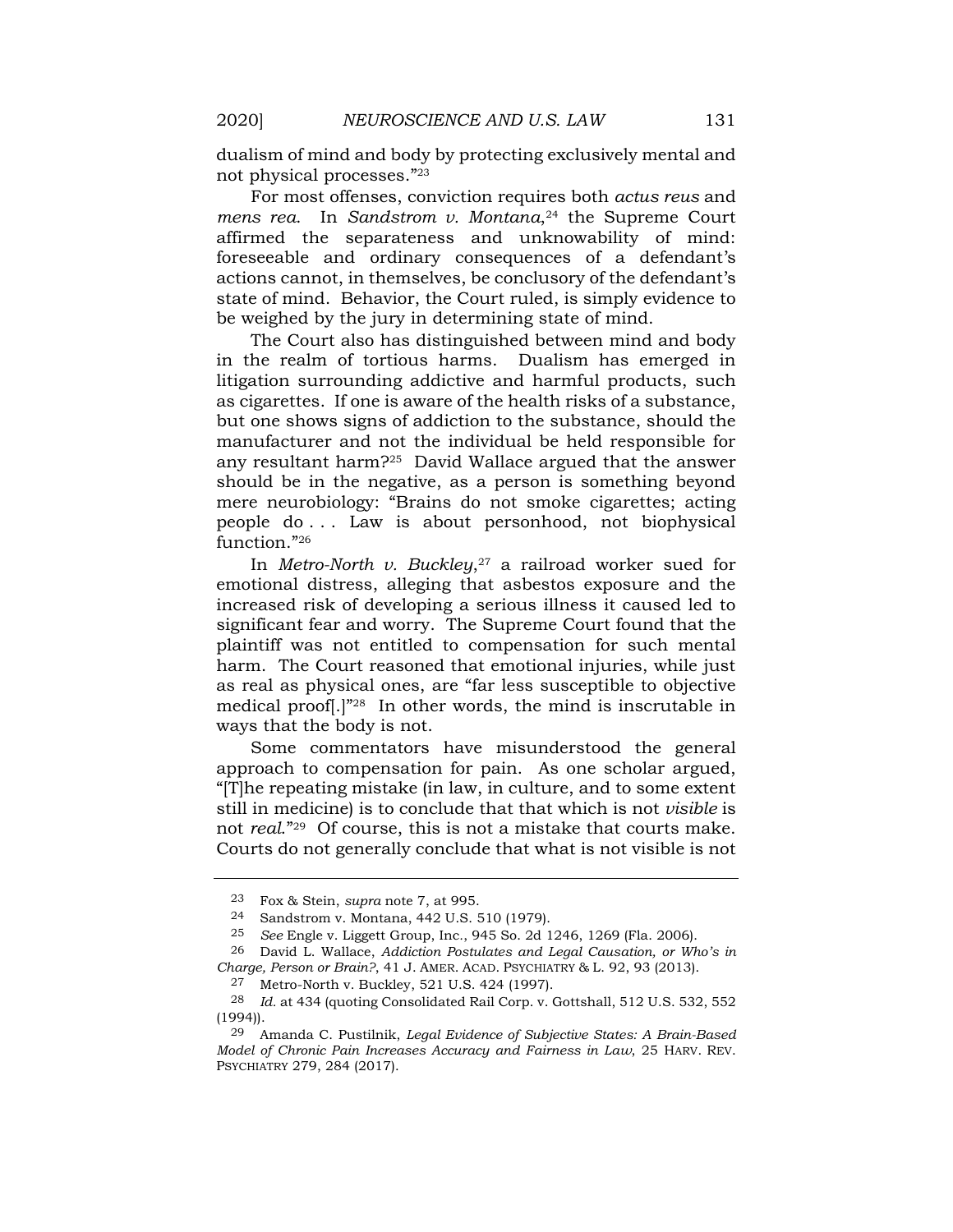what is not visible may certainly be real, but because it is unknowable, the evidentiary burden that would permit real. Quite the opposite. The dualism doctrine posits that compensation is unlikely to be met.

#### III

## ADVANCES IN NEUROSCIENCE THAT IMPINGE THE U.S. LEGAL **SYSTEM**

 Neuroscience and neurolaw are increasingly salient, not individual's physical brain, it will be possible to circumvent system. Functional magnetic resonance imaging (fMRI) intends what, and that information could be used to, one, least because of popular accounts.<sup>30</sup> A primary idea in these accounts is that once the neural correlates of higher-level human cognition are fully mapped, that is, once we know how a person's subjective experience is represented in that almost all of the evidentiary difficulties that beset the legal decoding, such as multivoxel pattern analysis,<sup>31</sup> would make it possible to know the substance of defendants' and witnesses' thoughts. It would be possible to determine who intended or establish *mens rea* and, two, prevent future unlawful [behavior.32](https://behavior.32) 

Given the prohibition against compulsion of selfincriminating testimony, *mens rea* is a formidable piece of the criminal puzzle. Did the defendant intend to do that which he or she did? In a 2009 murder trial, fMRI scans were introduced<sup>33</sup> as evidence that the defendant exhibited neural activity that was similar to neural activity characteristic of individuals diagnosed with [psychopathy.34](https://psychopathy.34) The defendant's attorneys implied that this meant that the defendant's behavior was less intentional than the prosecution had [suggested.35](https://suggested.35) 

*Mens rea* often is a matter of degree. Was the criminal conduct carried out with knowledge or with recklessness? Did

 30 *See, e.g.*, Steven Spielberg's 2002 film, MINORITY REPORT (DreamWorks Pictures, Twentieth Century Fox 2002).

 31 Kenneth A. Norman et al., *Beyond Mind-Reading: Multi-Voxel Pattern Analysis of fMRI Data*, 10 TRENDS COGNITIVE SCI. 424 (2006).

<sup>32</sup> Again, *see* Stephen Spielberg's MINORITY REPORT, *supra* note 30.

<sup>33</sup> This evidence was introduced during the sentencing phase.

 34 Virginia Hughes, *Science in Court: Head Case*, 464 NATURE 340, 340 (2010).

 35 *See, e.g.*, Carla L. Harenski et al., *Aberrant Neural Processing of Moral*  (discussing aberrant neural activity that is potentially indicative of a propensity *Violations in Criminal Psychopaths*, 119 J. ABNORMAL PSYCHOL. 863 (2010) for criminal psychopathy).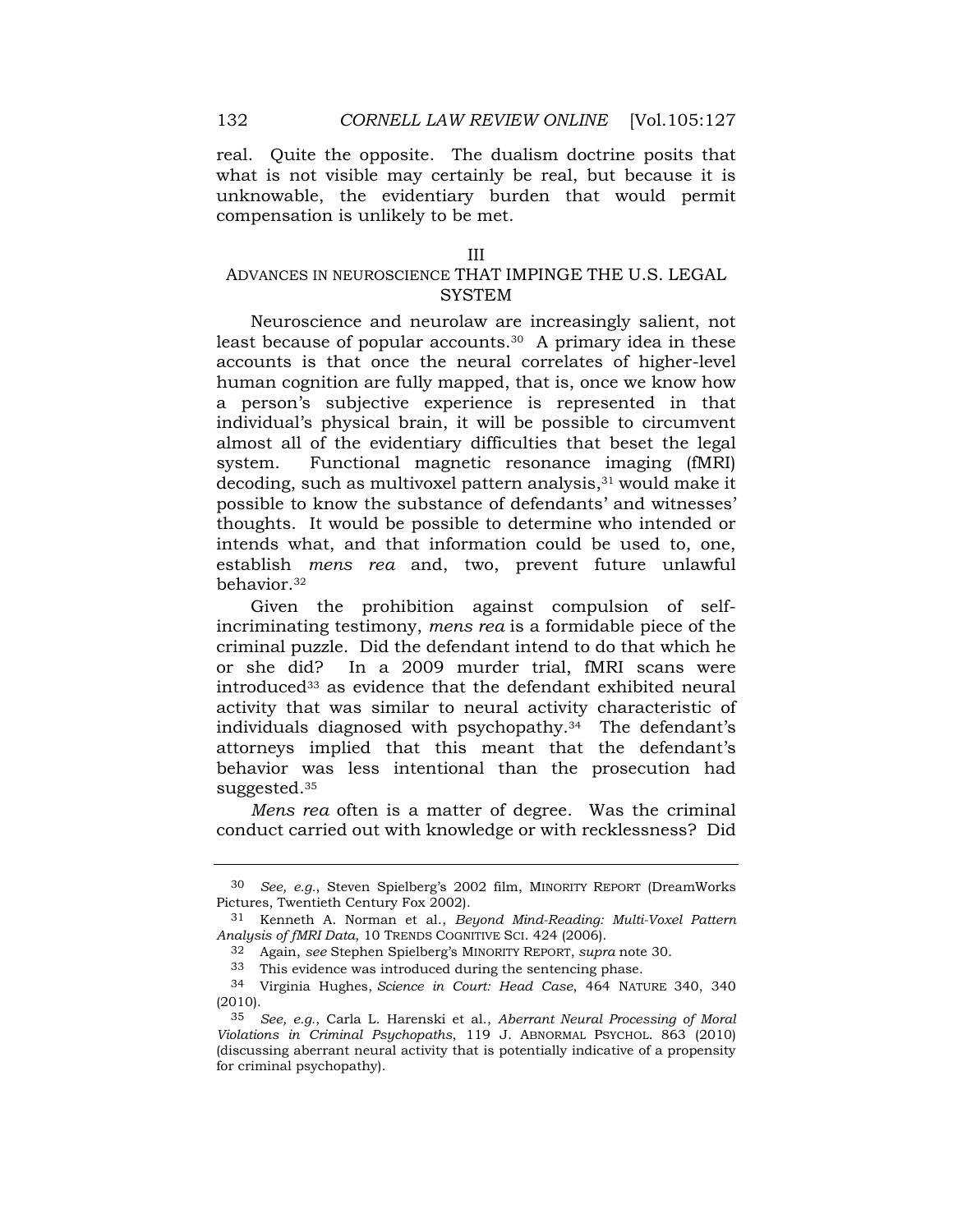the defendant know that there were drugs in the backpack, or did she simply think the backpack likely to contain drugs? A knowing state of mind carries harsher penalties than does a reckless one. Professor Vilares and colleagues employed a machine learning method to distinguish these brain states at the neurological [level.36](https://level.36) Forty subjects were scanned using fMRI while deciding whether to carry a suitcase with unspecified "valuable" content across a county [border.37](https://border.37) Two matters of probability were varied: whether the suitcase contained contraband and how many customs checkpoints the subject would have to traverse. The researchers were able to distinguish—with good but not great accuracy—participants who knowingly transported drugs from those who recklessly transported them.

 researchers have been able to predict pain intensity by means located in the non-brain body but difficult to observe, as with Neuroscientists are working to solve the inscrutability of mental harm that was described by the *Metro-North* Court. Progress has been made in identifying the structures of the brain that are responsible for pain perception,<sup>38</sup> and of fMRI.39 Similar methods are useful when pain is physically chronic back pain.40

## A. The Obsolescence of Dualism in the Law

 neural basis, and another to interpret such a correlation as the Most neuroscientists and legal scholars are concerned with the causal relation between brain states and behavior. For instance, two individuals with ostensibly identical prefrontal cortices (PFCs) may act differently in the face of criminal temptation, implying that abnormal PFC functioning may be a contributing factor but not the sole cause of criminality. As one scholar argued, "[i]t is one thing to say that brain scanners can correlate certain behaviors with a certain cause of the behavior."<sup>41</sup>

<sup>36</sup> Iris Vilares et al., *Predicting the Knowledge—Recklessness Distinction in the Human Brain,* 114 PROC. NAT'L ACAD. SCI. 3222 (2017).

<sup>37</sup> *Id.* at 3223.

 *Imaging the Spinal and Supraspinal Pathways*, 207 J. ANATOMY 19 (2005). 38 Jonathan Brooks & Irene Tracey, *From Nociception to Pain Perception:* 

 39 Tor D. Wager et al., *An fMRI-Based Neurologic Signature of Physical Pain*, 368 NEW ENG. J. MED. 1388 (2013).

 40 Greg Miller, *Brain Scans of Pain Raise Questions for the Law*, 323 SCI. 195 (2009).

 41 Laura Cabrera, *Can Brain Scans Spot Criminal Intent?*, CENTER FOR ETHICS AND HUMANITIES IN THE LIFE SCIENCES AT MICHIGAN STATE UNIVERSITY (Apr. 6, 2017), <https://msubioethics.com/2017/04/06/can-brain-scans-spot-criminal-intent/>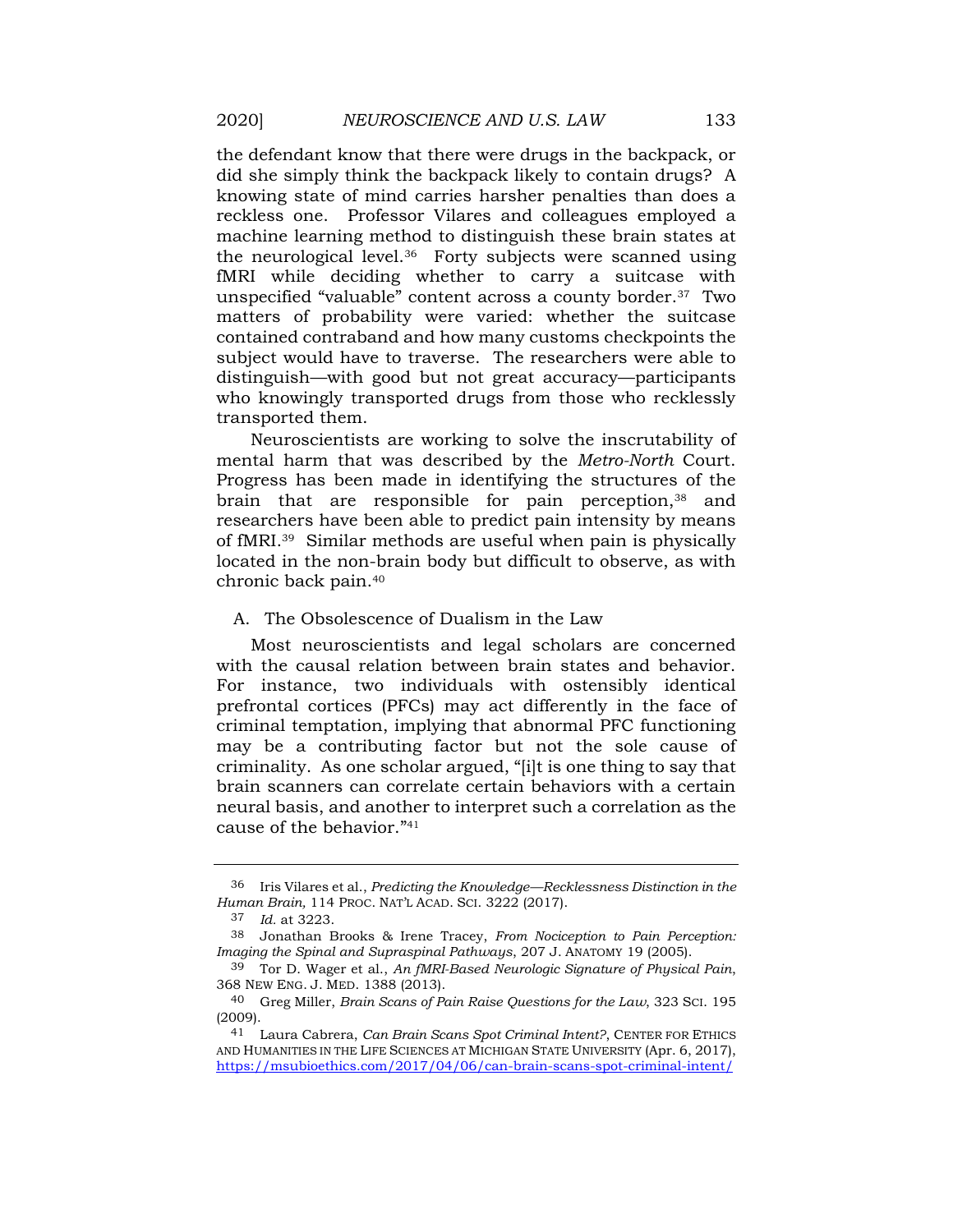This notion has become a point of fixation in neuroscience given time and increasingly precise technology, we will be able to move from correlation to causation. This will be possible, should be scrubbed from scholarly thought. As Professors Fox and that serves no redeeming value sufficient to justify its presence."42 When it comes to harm in particular, all harm is and neurolaw. The idea is that, although we are not there yet, the argument goes, because mind and body are comprised of the same stuff, and the neuroscientific task is the rather clerical one of linking neural activation to behavior. Given this, some argue that dualism is an antiquated notion and one that and Stein wrote, "the divorce of mind from body is a fiction that distorts the doctrines of harm, compulsion, and intentionality "ultimately and fundamentally physical."<sup>43</sup>

### B. Increasing Privacy Concerns

 wrote, "[i]f there is a quintessential zone of human privacy it is tool for evil,"49 one that might be exploited by governments and Justice Broussard of the Supreme Court of California the mind."44 The U.S. Supreme Court has somewhat affirmed this zone of privacy. In a 1969 case, Justice Marshall argued that a U.S. state could not "constitutionally premise legislation on the desirability of controlling a person's private thoughts."<sup>45</sup> Embracing this notion, lay<sup>46</sup> and academic<sup>47</sup> theorists have posited that brain scans create the potential for serious privacy intrusions. Professor Shen has referred to this as a "mental privacy panic."48 Such technology has been called a "potential [corporations.50](https://corporations.50) These fears have led to calls for procedural

<sup>[</sup><https://perma.cc/GF52-5JK5>].

 42 Fox & Stein, *supra* note 7, at 978.

<sup>43</sup> Alces, *supra* note 19.

 44 Long Beach City Emps. Ass'n v. City of Long Beach, 41 Cal. 3d 937, 944 (1986).

<sup>45</sup> Stanley v. Georgia, 394 U.S. 557, 566 (1969).

<sup>46</sup> Celia Gorman, *The Mind-Reading Machine*, IEEE SPECTRUM (July 9, 2012), <http://spectrum.ieee.org/biomedical/diagnostics/the-mindreading-machine> [[https://perma.cc/7MZV-6V7J\]](https://perma.cc/7MZV-6V7J).

 47 Mara Boundy, *The Government Can Read Your Mind: Can the Constitution Stop It*, 63 HASTINGS L.J. 1627 (2011); Frank Tong & Michael S. Pratte, *Decoding Patterns of Human Brain Activity*, 63 ANN. REV. PSYCHOL. 483 (2012).

 48 Felix X. Shen, *Neuroscience, Mental Privacy, and the Law*, 36 HARV. J. L. PUB. POL'Y 653, 668 (2013).

<sup>49</sup> Gorman, *supra* note 46.

 FMRI REVEALS WHAT REALLY GOES ON IN OUR MINDS (2017). *See also* Marcello Ienca  & Pim Haselager, *Hacking the Brain: Brain-Computer Interfacing Technology and the Ethics of Neurosecurity*, 18 ETHICS & INFORMATION TECH. 117 (2016) (exploring ethical and legal implications relating to the emerging risk of malicious brain-50 BARBARA J. SAHAKIAN & JULIA GOTTWALD, SEX, LIES, AND BRAIN SCANS: HOW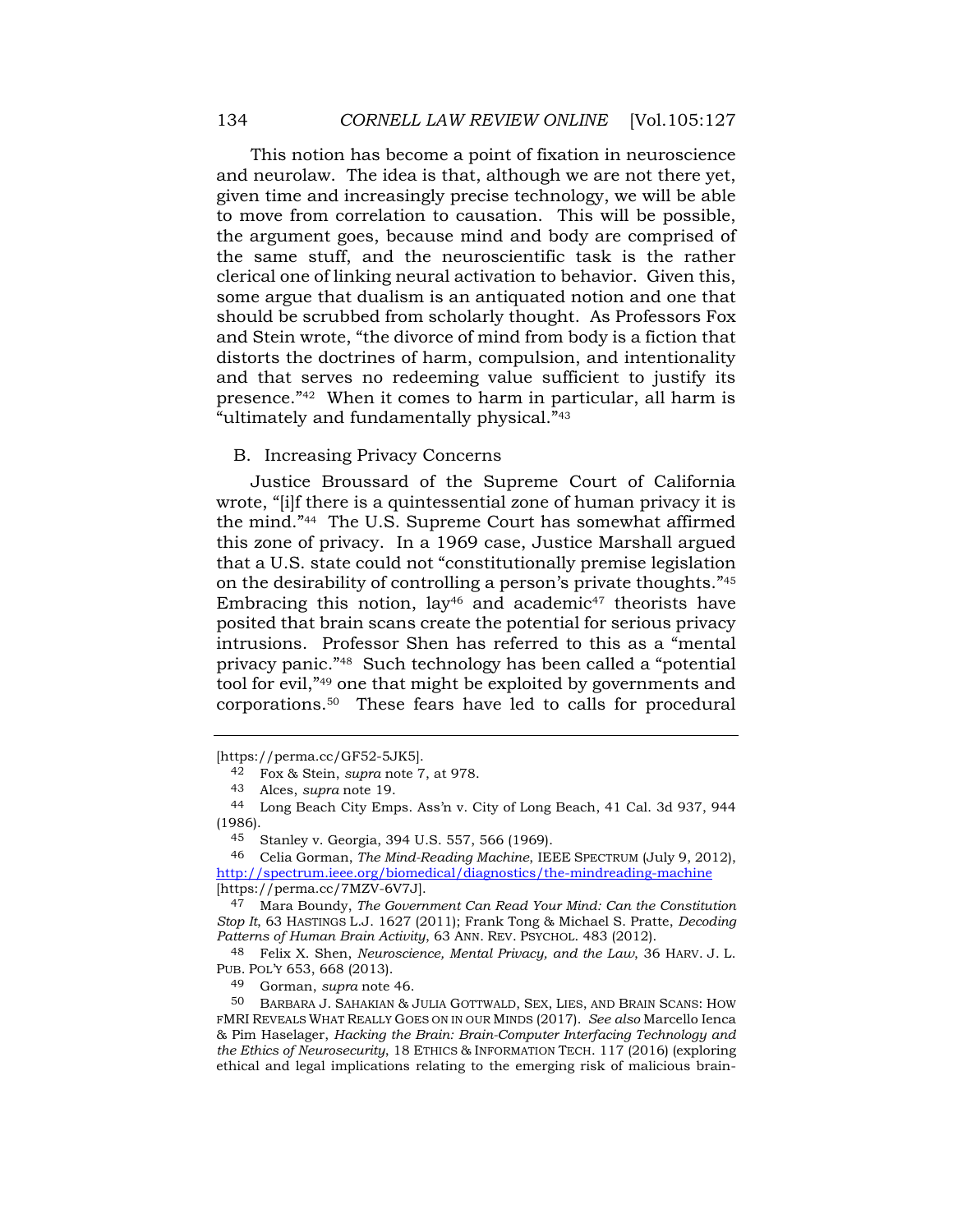safeguards.<sup>51</sup> Some theorists have outlined specific recommendations for protecting the mental privacy of individuals.52

## PHILOSOPHICAL SUPPORT FOR DUALISM IN THE LAW

 to causation is suspect in that it neglects to consider a live about neuroscience [is] what I often call folk dualism. This is The emphasis on the hoped-for transition from correlation debate in philosophy of mind. Many of the above scholars understand the problem as one of determining how patterns of neural activation cause experience. The discussion is framed as taking place between themselves and substance dualists, whom they characterize as doubting whether patterns of neural activation cause experience. As Professor Poldrack wrote, "[O]ne of the fundamental problems in lay thinking the idea (crucial in legal applications of neuroimaging) that there is somehow a difference between brain and mind that is relevant to understanding people's actions."<sup>53</sup>

 and that of substance dualists. Professor Thomas Nagel has phenomenological [experience.54](https://experience.54) Indeed, at least since John something that is limited to a subject's internal perspective.<sup>55</sup> However, there is another way besides Professor Poldrack's written of the expanse between brain states and Locke was writing in the 17th century, it has been argued that consciousness—and, by extension, mind reading—requires As Professor Nagel argued, purely physical processes lack qualia, the essentially subjective character of conscious [experience.56](https://experience.56) Furthermore, if conscious experience is veridical,

 54 Thomas Nagel, *What Is It Like to be a Bat?* 83 PHIL. REV. 435 (1974).

 hacking); Tim Requarth, *This is Your Brain. This is Your Brain as a Weapon*, FOREIGN POL'Y (Sept. 14, 2015), [http://foreignpolicy.com/2015/09/14/this-is](http://foreignpolicy.com/2015/09/14/this-is-your-brain-this-is-your-brain-as-a-weapon-darpa-dual-use-neuroscience/)[your-brain-this-is-your-brain-as-a-weapon-darpa-dual-use-neuroscience/](http://foreignpolicy.com/2015/09/14/this-is-your-brain-this-is-your-brain-as-a-weapon-darpa-dual-use-neuroscience/) 

<sup>[</sup><https://perma.cc/WF2T-3FZ3>] (discussing potential military and national security uses of neural technologies).

 51 As Boundy wrote, "Because of the invasiveness of this technology, it is imperative that any use be subject to the most stringent procedural safeguards." Boundy, *supra* note 47, at 1627, 1643.

 52 Giulio Mecacci & Pim Haselager, *Identifying Criteria for the Evaluation of the Implications of Brain Reading for Mental Privacy*, SCIENCE AND ENGINEERING ETHICS (2017).

 53 Russell Poldrack, *The Risks of Reading the Brain*, 541 NATURE 156, 156 (2017).

 55 JOHN LOCKE, AN ESSAY ON HUMAN UNDERSTANDING (Dover Press 1959) (1688).

 56 THOMAS NAGEL, MIND AND COSMOS: WHY THE MATERIALIST NEO-DARWINIAN CONCEPTION OF NATURE IS ALMOST CERTAINLY FALSE (2012).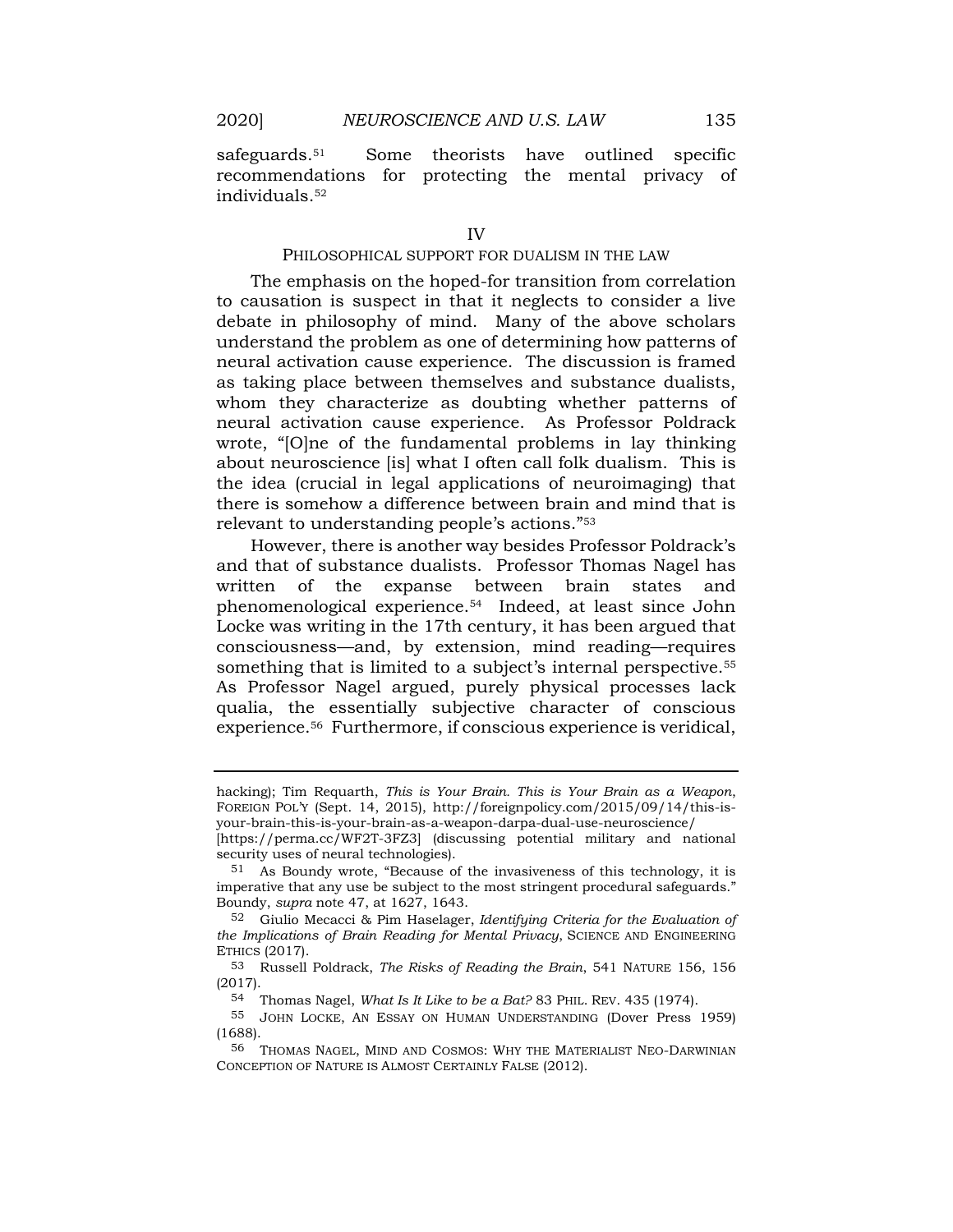then the physical world must include more than can be described by physical processes [alone.57](https://alone.57) These processes neural firings, neurochemistry, and the like—characterize a space- and time-bound world, not how that world appears from a particular perspective, and the latter is essential to conscious experience. These physical processes, while clearly related to consciousness, likely are not alone responsible for phenomenological [experience.58](https://experience.58) 

other than the subject.<sup>59</sup> What neuroscience will yield is stronger evidence. Consider a tort in which a claim is made call out. Her neural activations also may suggest that she is patterns observed in others who report pain.<sup>60</sup> But it is clear that neither the first batch of evidence (limp, grimace, cry) nor the second (neural activation) provides access to the Regardless of this final point, if Professor Nagel is correct, then neuroscience likely never will yield proof of intentions or pain, as the subjective mind cannot be accessed by anyone for pain and suffering. The plaintiff may limp, grimace, or even suffering, as the patterns may be statistically similar to phenomenological experience of being in pain. The jury cannot experience what the plaintiff experiences.

 evidence should be vetted as other evidence is vetted, with The discussion of neurotechnical testimony and evidence is not meaningfully different than the one attendant to the introduction, years ago, of polygraph tests.<sup>61</sup> Neuroscientific consideration of relevancy, reliability, validity, false positives, and the standards promulgated in *Daubert*,<sup>62</sup> *Frye*,<sup>63</sup> and Federal Rules of Evidence 403 and 702, among others.

Moreover, the current state of neuroscience suggests—and

 62 *See, e.g.*, Greg Miller, *Science and the Law: fMRI Lie Detection Fails a Legal Test*, 328 SCI. 1336 (2010).

<sup>57</sup> *Id.* 

<sup>58</sup> *Id.* 

<sup>59</sup> *See* Amihud Gilead, *Can Brain Imaging Breach Our Mental Privacy?* 6 REV. PHIL. & PSYCHOL. 275 (2015).

 60 This is, of course, the only way by which interpretations of brain tests during which subjects are asked to describe what they are experiencing. This intersubjectivity is quite different than individual human experience, a problem often considered in discussions of the limitations of reverse inference. activations are possible. The researcher must compile many other brain imaging

 *also* Stephen J. Morse, *Brain Overclaim Syndrome and Criminal Responsibility: A*  supported claims made by advocates for increased use of neuroscience in the 61 Marc Jonathan Blitz, *Lie Detection, Mind Reading, and Brain Reading, in*  SEARCHING MINDS BY SCANNING BRAINS 45–58 (Marc Jonathan Blitz ed., 2017). *See Diagnostic Note*, 3 OHIO ST. J. CRIM. L. 397 (2006) (discussing strong but poorly law).

 63 Frye v. United States, 293 F. 1013 (D.C. Cir. 1923).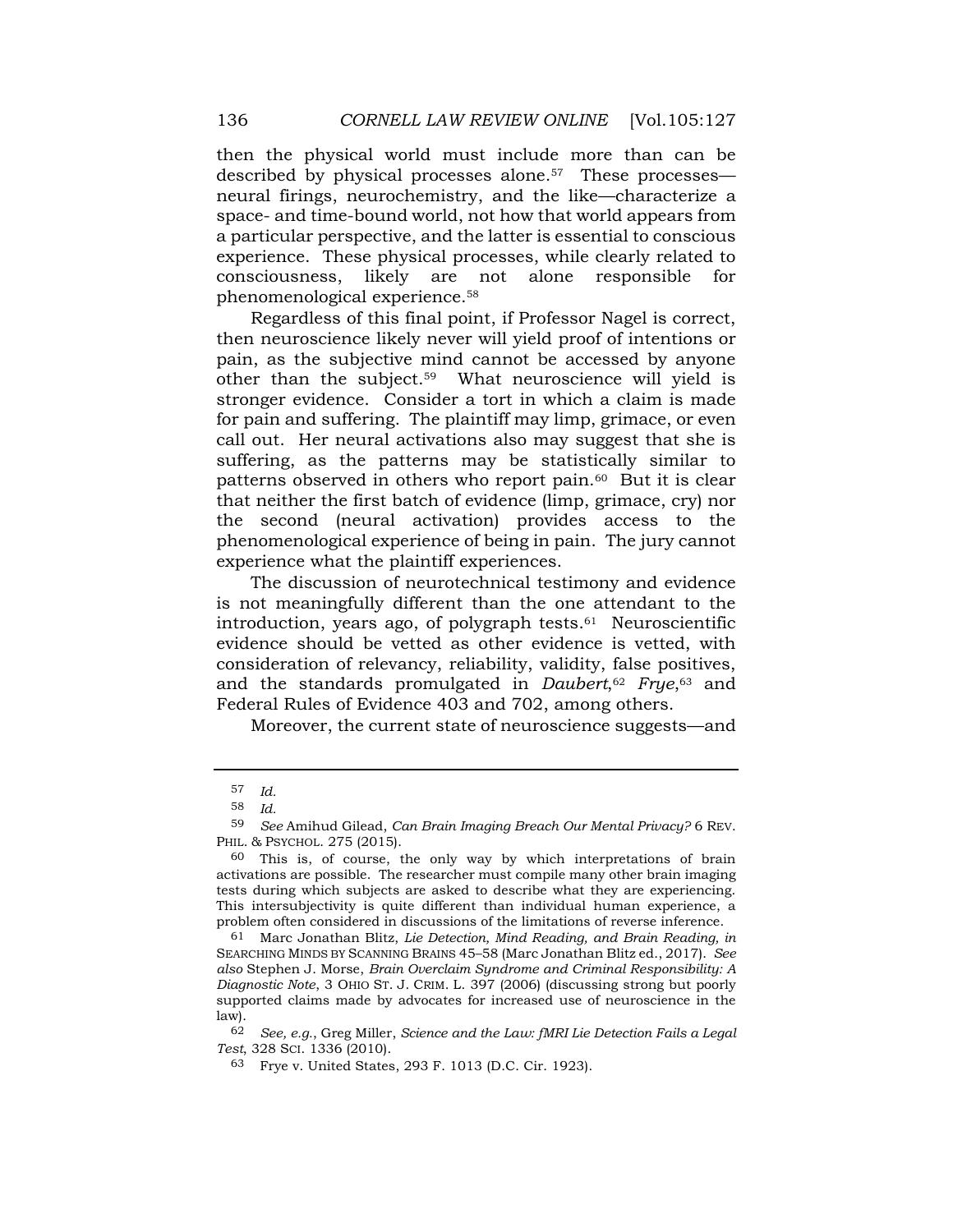neuroscience yields neural-behavioral correlations, but it does increasingly so—that theorists like Professor Nagel are correct: not yield phenomenology, the mind.<sup>64</sup> To date, researchers are stymied in explaining the interaction between mind and brain, between consciousness and neural activations,<sup>65</sup> and there has been a revival in dualist thinking, as seen in the work of various philosophers.<sup>66</sup> These theoretical limitations in current neuroscience are evident in researchers' inability to capture large swaths of individual experience. For example, long-term memories are stored via synaptic connections in brain structures in inactive states, and fMRI can access these memories only when they are actively recalled by subjects,<sup>67</sup> a fact suggestive of the poverty of this science in its attempts to reveal typical phenomenological experience.

## $V$

#### IMPLICATIONS

 If it is a matter of an increase in evidence and not an While this is an empirical question, we might assume that individuals will not be willing to give up much, if any, of such introduction of proof (that is, not the advances seen in films like *Minority Report*), then the privacy discussion is a rather straightforward one. How much information about their neural activations are individuals willing to give up for the sake of additional evidence, keeping in mind that this neural information is, like all stored information, subject to misuse? information.

 At the same time, the threat is less than feared. So far, not yet understand how an individual can be inside his or her own mind, much less how it might be feasible for an individual to be inside someone else's mind. The mind, subjective there is scant evidence that access to neural activation allows for access to phenomenological experience. Researchers do experience, phenomenological experience—these are not at hazard. What is at hazard are electrical and chemical

<sup>64</sup> Blitz, *supra* note 61, at 45–58.

 65 Ralph Adolphs, *The Unsolved Problems of Neuroscience*, 19 TRENDS COG. SCI. 173 (2015).

 CONSCIOUSNESS STUDIES 7 (2010) (providing a general survey of some 66 *See, e.g.*, David Chalmers, *The Singularity: A Philosophical Analysis*, 17 J. philosophers who maintain dualist or partially-dualist accounts when discussing the possibility of artificial general intelligence).

 67 Jesse Rissman & Anthony D. Wagner, *Distributed Representations in Memory: Insights from Functional Brain Imaging*, 63 ANN. REV. PSYCHOL. 101  (2012); Frank Tong & Michael S. Pratte, *Decoding Patterns of Human Brain Activity*, 63 ANN. REV. PSYCHOL. 483, 494 (2012).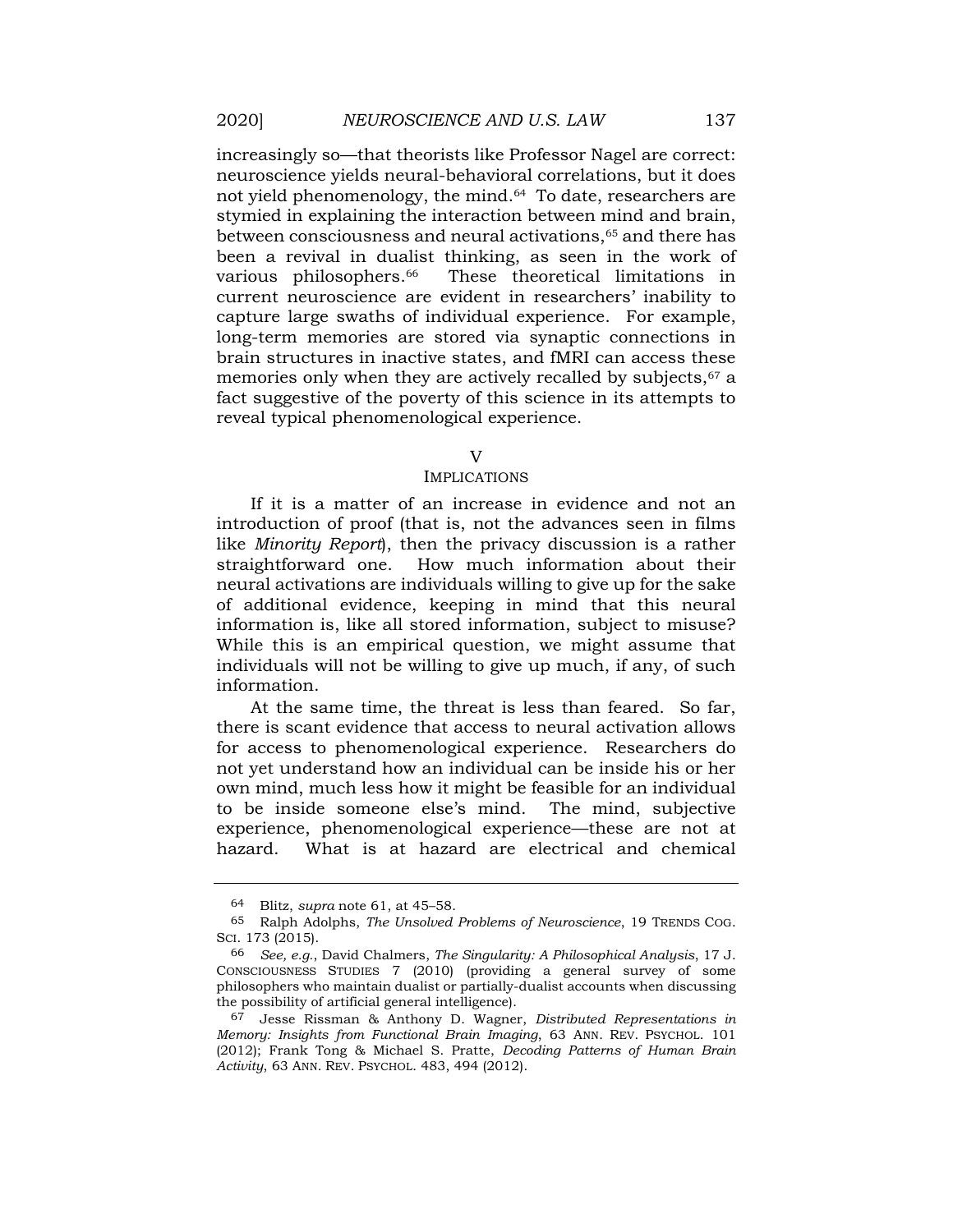way, we might assume that the answer is quite a bit, and processes in the brain. How much information concerning these processes are individuals willing to give up? Framed this therein lies the crux of the legal and policy considerations.

 insufficient piece. This is a philosophical question. Until it is neuroscience suggests that neural activations, while clearly phenomenological experience. As a result, neurotechnical nothing; it is mere evidence) and also potentially less invasive Amendment search and seizure matter or the concerns in a Most agree that neural activations play some role in phenomenological experience. The disagreement is whether they alone are responsible for experience, whether they can be solely responsible, or whether they form a necessarily answered, there will be some privacy concerns about allowing access to neural activations. Even so, the current state of related to consciousness, likely are not alone responsible for testimony is less valuable than we might think (it proves (the mind is not accessed). The concerns then are not so different than the privacy concerns in a typical Fourth Fifth Amendment testimonial matter.

## **CONCLUSION**

In this Essay, it was argued that much current thinking on neuroscience's impact on the law and on the doctrine of dualism is misguided. But this is not to say that neuroscience lacks value. Within criminal law, retention of the legal dualist doctrine does not demand abandonment of rehabilitation; on the obverse, if one doubts the validity of all forms of dualism, this does not entail that agency, will, and moral responsibility cease to be of importance. The evidence neuroscience provides on physical structures that show individual differences and may contribute to criminal behavior, such as PFC, is [important.68](https://important.68) It suggests nuances to conviction that are in their nascence. For example, should a defendant, on account of age (either adolescence or dotage), trauma, or physical abnormality be considered "less" guilty if there is neural evidence suggestive of PFC abnormality?69 Conviction then might involve

 *Prefrontal Cortex of Psychopaths*, 78 BIOLOGICAL PSYCHIATRY 647 (2015); Meredith  Cusick, *Mens Rea and Methamphetamine: High Time for a Modern Doctrine Acknowledging the Neuroscience of Addiction*, 85 FORDHAM L. REV. 2417 (2017); 68 Oren Contreras-Rodríguez et al., *Functional Connectivity Bias in the*  ANTONIO DAMASIO, DESCARTES' ERROR: EMOTION, REASONING, AND THE HUMAN BRAIN (1998).

<sup>69</sup> Franco Posa & Gabriele Losa, *Neurosciences in Criminology*, 2 FRACTAL GEOMETRY & NONLINEAR ANALYSIS IN MED. & BIOL. 1 (2016).